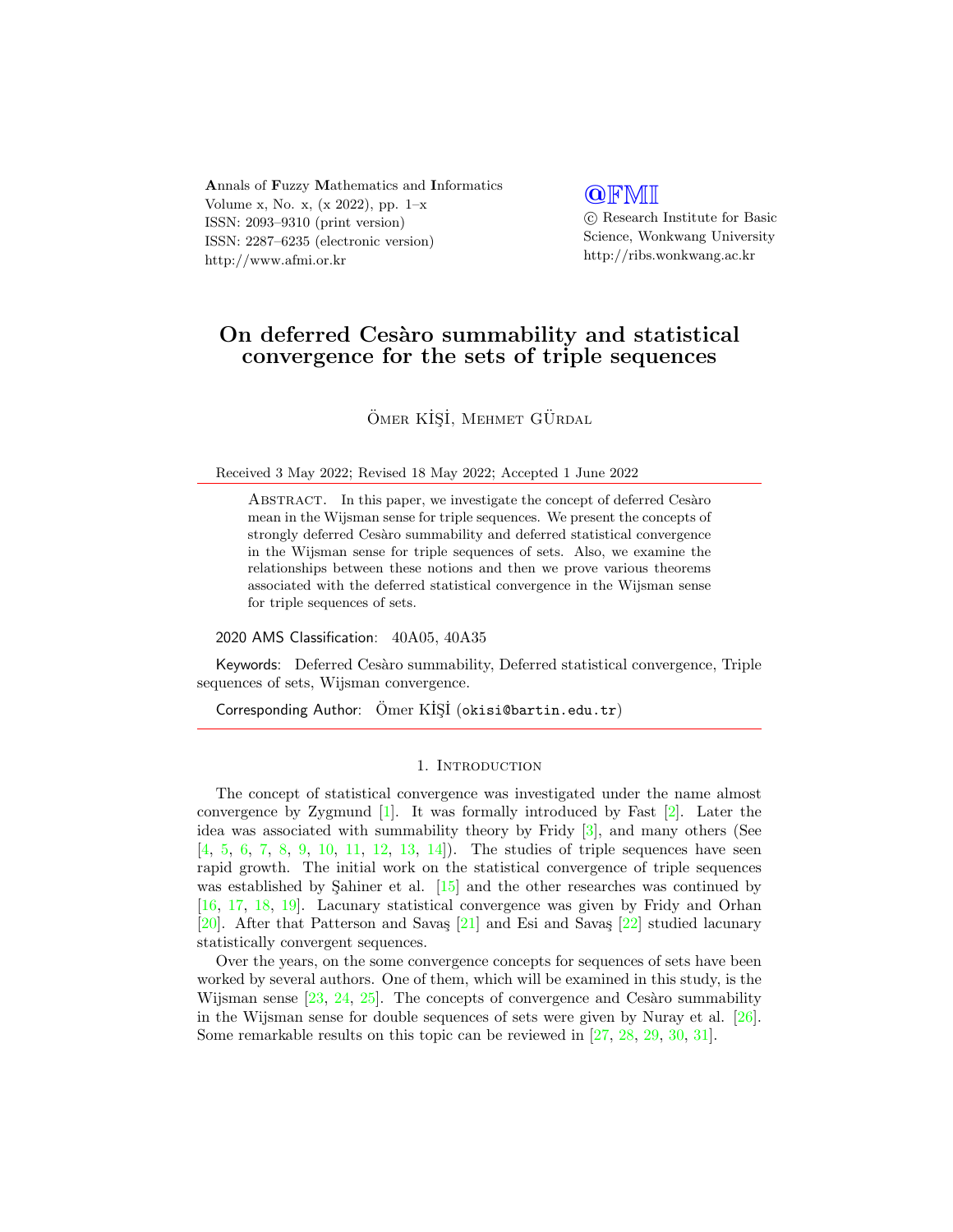The concept of deferred Cesaro mean for real (or complex) sequences was presented by Agnew  $[32]$ . Küçükaslan and Yılmaztürk  $[33]$  put forward the deferred statistical convergence for single sequences. Deferred Cesàro summability and deferred statistical convergence for double sequences were investigated by Dağadur and Sezgek  $[34]$ . The notions of strongly deferred Cesaro summability and deferred statistical convergence for sequences of sets were examined by Altınok et al. [\[35\]](#page-12-2). See [\[36,](#page-12-3) [37,](#page-12-4) [38,](#page-12-5) [39,](#page-12-6) [40,](#page-12-7) [41,](#page-12-8) [42,](#page-12-9) [43,](#page-12-10) [44,](#page-12-11) [45,](#page-12-12) [46\]](#page-12-13) for more details.

### 2. Preliminary

In this section, we recall some preliminary definitions and results as ready references for the purpose.

For a metric space  $(Y, \rho)$ ,  $d(y, T)$  indicate the distance from y to T where

$$
d(y,T) := d_y(T) = \inf_{t \in T} \rho(y,t)
$$

for any  $t \in T$  and any non-empty  $T \subseteq Y$ .

For a non-empty set Y, let a function  $f : \mathbb{N} \to 2^Y$  be determined by  $f(i) = T_i \in$  $2^Y$  for all  $i \in \mathbb{N}$ . Then, the sequence  $\{T_i\} = \{T_1, T_2, ...\}$ , which is the codomain elements of  $f$ , is named sequences of sets.

Throughout the study,  $(Y, \rho)$  will be considered as metric space and T,  $T_{ijk}$  will be considered as any non-empty closed subsets of Y .

A triple sequence of sets  ${T_{ijk}}$  is called to be *convergent* in Wijsman sense to the set T, provided that for each  $y \in Y$ ,

$$
\lim_{i,j,k\to\infty} d_y(T_{ijk}) = d_y(T)
$$

and it is demonstrated by  $T_{ijk} \stackrel{W_3}{\rightarrow} T$  ([\[29\]](#page-11-22)).

A triple sequence of sets  $\{T_{iik}\}\$ is called to be Cesàro summable in the Wijsman sense to the set T ([\[29\]](#page-11-22)), provided that for each  $y \in Y$ ,

$$
\lim_{m,n,o\to\infty} \frac{1}{mno} \sum_{i,j,k}^{m,n,o} d_y(T_{ijk}) = d_y(T).
$$

A triple sequence of sets  ${T_{ijk}}$  is called to be statistically convergent in the Wijsman sense to the set T provided that for each  $\gamma > 0$  and all  $y \in Y$ ,

$$
\lim_{m,n,o \to \infty} \frac{1}{mno} |\{(i,j,k) : i \leq m, j \leq n, k \leq o, |d_y(T_{ijk}) - d_y(T)| \geq \gamma\}| = 0
$$

The set of all statistical convergence triple sequences of sets in the Wijsman sense is indicated by  $\{W_3S\}$  ([\[29\]](#page-11-22)).

A sequence of sets  ${T_i}$  is called to be *strongly deferred Cesàro summable* in the Wijsman sense to the set T, provided that for each  $y \in Y$ ,

$$
\lim_{m \to \infty} \frac{1}{u(m) - p(m)} \sum_{i=p(m)+1}^{u(m)} |d_y(T_i) - d_y(T)| = 0,
$$

where  $\{p(m)\}\$  and  $\{u(m)\}\$ are sequences of non-negative integers satisfying

$$
p(m) < u(m)
$$
 and  $\lim_{m \to \infty} u(m) = \infty$   
2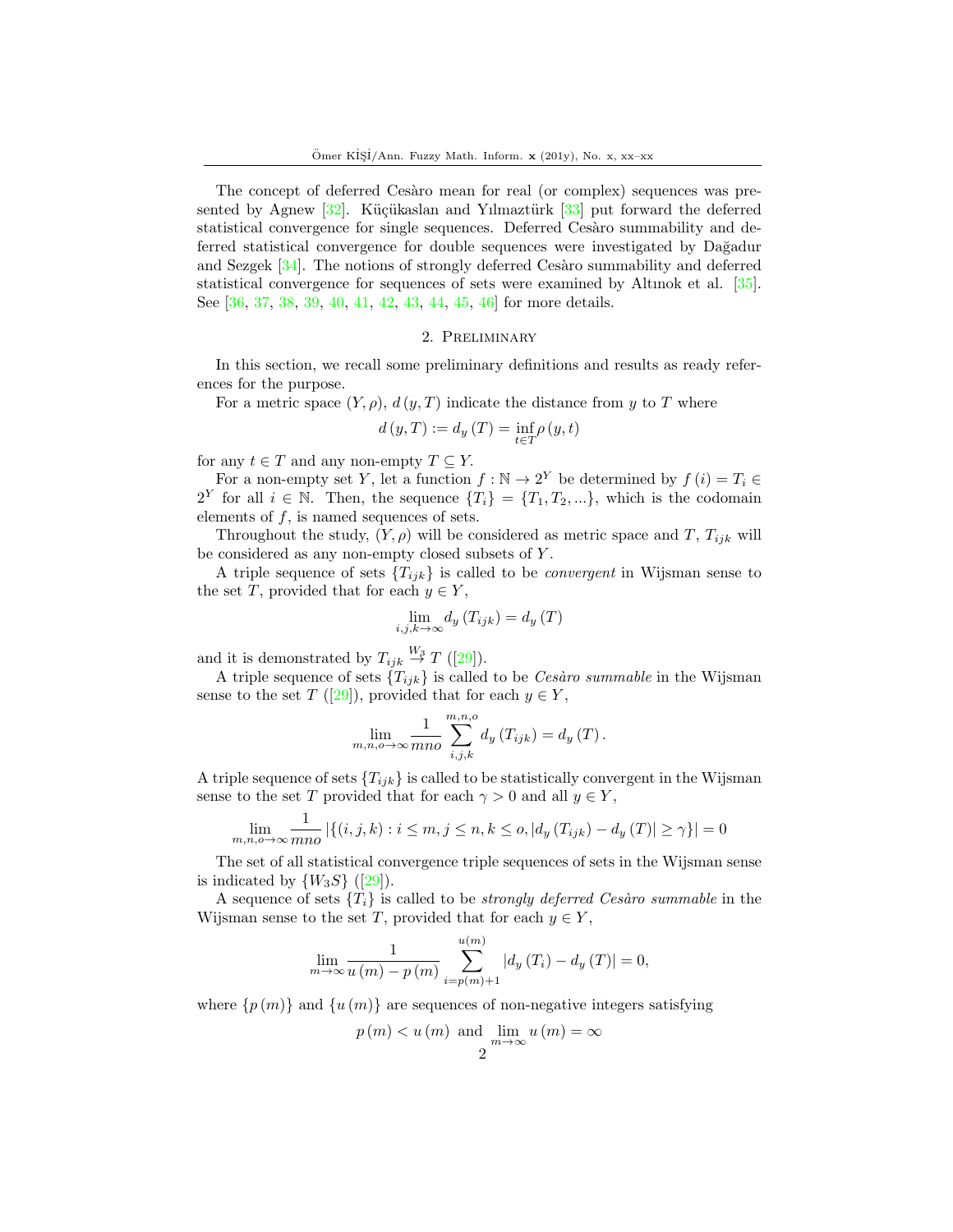and it is showed by  $T_i \stackrel{[WD]}{\rightarrow} T ([37]).$  $T_i \stackrel{[WD]}{\rightarrow} T ([37]).$  $T_i \stackrel{[WD]}{\rightarrow} T ([37]).$ 

A sequence of sets  ${T<sub>i</sub>}$  is called to be *deferred statistically convergent* in the Wijsman sense to the set T, provided that for each  $\gamma > 0$  and all  $y \in Y$ ,

$$
\lim_{m \to \infty} \frac{1}{u(m) - p(m)} | \{ p(m) < i \le u(m) : |d_y(T_i) - d_y(T)| \ge \gamma \} | = 0
$$

and it is demonstrated by  $T_i \stackrel{WDS}{\rightarrow} T$  ([\[37\]](#page-12-4)).

A triple sequence  $\theta_{m,n,o} = \{(k_m, l_n, s_o)\}\$ is called to be a *triple lacunary sequence*  $([29])$  $([29])$  $([29])$ , if there are three increasing sequences  $(k_m)$ ,  $(l_n)$  and  $(s_o)$  of integers so that

$$
k_0 = 0, h_m = k_m - k_{m-1} \to \infty \text{ as } m \to \infty
$$
  

$$
l_0 = 0, h_n = l_n - l_{n-1} \to \infty \text{ as } n \to \infty
$$
  

$$
s_o = 0, h_o = s_o - s_{o-1} \to \infty \text{ as } o \to \infty
$$

#### 3. Main results

In this section, we present the notion of deferred Cesaro mean in the Wijsman sense for triple sequences of sets and then introduce the concepts of strongly deferred Ces`aro summability and deferred statistical convergence in the Wijsman sense for triple sequences of sets.

**Definition 3.1.** The *deferred Cesàro mean*  $D_{\psi, \varkappa, \phi}$  in the Wijsman sense of a triple sequence of sets  $\mathcal{T} = \{T_{ijk}\}\$ is determined by

$$
(D_{\psi,\varkappa,\phi}\mathcal{T})_{mno} = \frac{1}{\psi(m)\varkappa(n)\phi(o)} \sum_{\substack{i=p(m)+1 \ j=q(n)+1 \ k=r(o)+1}}^{u(m)} \sum_{\substack{j=p(m)+1 \ j=q(n)+1 \ k=r(o)+1}}^{v(n)} \sum_{\substack{w(o) \ w(n),w(o) \ k=p(m)+1}}^{w(o)} d_y(T_{ijk})
$$
  
:=  $\frac{1}{\psi(m)\varkappa(n)\phi(o)} \sum_{\substack{i=p(m)+1 \ j=q(n)+1 \ k=r(o)+1}}^{u(m)} d_y(T_{ijk})$ 

for each  $y \in Y$ , where  $\{p(m)\}, \{u(m)\}, \{q(n)\}, \{v(n)\}, \{r(o)\}\$  and  $\{w(o)\}\$ sequences of non-negative integers satisfying subsequent conditions:

<span id="page-2-0"></span>(3.1) 
$$
p(m) < u(m), \lim_{m \to \infty} u(m) = \infty
$$

$$
q(n) < v(n), \lim_{n \to \infty} v(n) = \infty,
$$

$$
r(o) < w(o), \lim_{o \to \infty} w(o) = \infty
$$

and

<span id="page-2-1"></span>(3.2) 
$$
u(m) - p(m) = \psi(m), v(n) - q(n) = \varkappa(n), w(o) - r(o) = \phi(o).
$$

Throughout the paper, unless otherwise specified  $\{p(m)\}\$ ,  $\{q(n)\}\$ ,  $\{v(n)\}\$ ,  ${r(\rho)}$  and  ${w(\rho)}$  are contemplated as sequences of non-negative integers satisfying [\(3.1\)](#page-2-0) and [\(3.2\)](#page-2-1).

**Definition 3.2.** The triple sequence of sets  ${T_{ijk}}$  is called to be *Wijsman deferred* Cesàro summable to a set T, provided that for every  $y \in Y$ ,

$$
\lim_{m,n,o\to\infty} \frac{1}{\psi(m) \times (n) \phi(o)} \sum_{\substack{i=p(m)+1 \ j=q(n)+1}}^{u(m), v(n), w(o)} d_y(T_{ijk}) = d_y(T).
$$
  

$$
\sum_{\substack{i=p(m)+1 \ k=r(o)+1}}^{u(m), v(n), w(o)} d_y(T_{ijk}) = d_y(T).
$$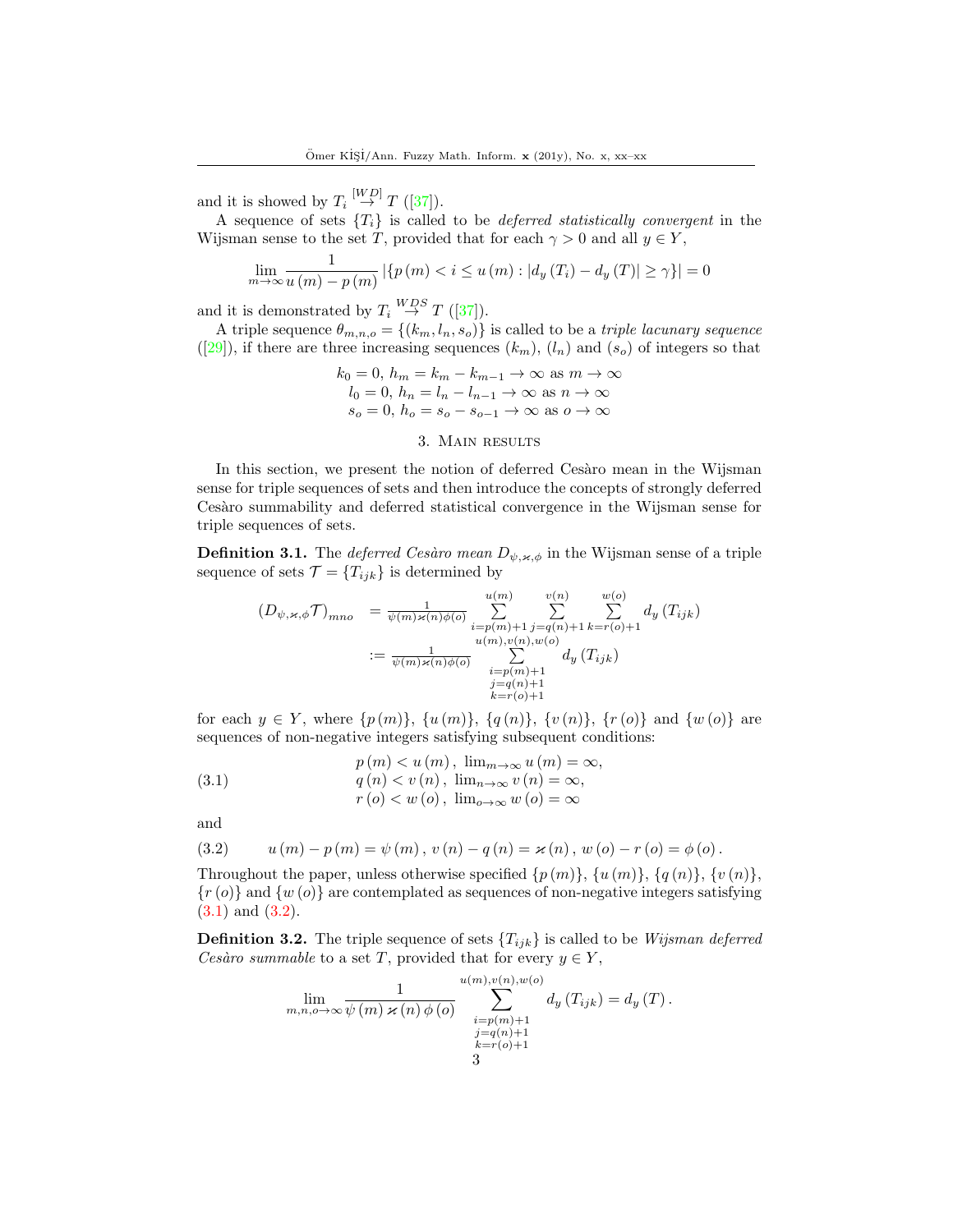In this case, we write  $T_{ijk} \stackrel{W_3D}{\rightarrow} T$ .

**Definition 3.3.** The triple sequence of sets  ${T_{ijk}}$  is called to be *Wijsman strongly* deferred Cesàro summable to a set T, provided that for every  $y \in Y$ ,

$$
\lim_{m,n,o\to\infty} \frac{1}{\psi(m) \times (n) \phi(o)} \sum_{\substack{i=p(m)+1\\j=q(n)+1\\j=q(n)+1\\k=r(o)+1}}^{u(m),v(n),w(o)} |d_y(T_{ijk}) - d_y(T)| = 0.
$$

In this case, we write  $T_{ijk} \stackrel{[W_3D]}{\rightarrow} T$ .

The set of all strongly deferred Cesaro summable triple sequences of sets in the Wijsman sense is indicated by  $\{[W_3D]\}.$ 

**Remark 3.4.** (1) For  $p(m) = 0$ ,  $u(m) = m$ ,  $q(n) = 0$ ,  $v(n) = n$ ,  $r(o) = 0$  and  $w(o) = o$ , the concept of Wijsman strongly deferred Cesàro summability coincides with the concept of Wijsman strongly Cesàro summability for triple sequences of sets.

(2) For  $p(m) = k_{m-1}$ ,  $u(m) = k_m$ ,  $q(n) = l_{n-1}$ ,  $v(n) = l_n$ ,  $r(o) = s_{o-1}$  and  $w(o) = s_o$  where  $\{(k_m, l_n, s_o)\}\$ is a triple lacunary sequence, the concept of Wijsman strongly deferred Cesaro summability coincides with the concept of Wijsman strongly lacunary summability for triple sequences of sets.

**Definition 3.5.** The triple sequence of sets  ${T_{ijk}}$  is called to be *Wijsman deferred* statistical convergent to the set T, provided that for each  $\gamma > 0$  and every  $y \in Y$ ,

$$
\lim_{m,n,o\to\infty} \frac{1}{\psi(m)\varkappa(n)\phi(o)} \left| \left\{ (i,j,k) : p(m) < i \le u(m), q(n) < j \le v(n) \right\} \right|
$$
  

$$
r(o) < k \le w(o), |d_y(T_{ijk}) - d_y(T)| \ge \gamma \} | = 0.
$$

In this case, we write  $T_{ijk} \stackrel{W_3DS}{\rightarrow} T$ .

The set of all Wijsman deferred statistical convergent triple sequences of sets is indicated by  $\{[W_3SD]\}.$ 

**Remark 3.6.** (1) For  $p(m) = 0$ ,  $u(m) = m$ ,  $q(n) = 0$ ,  $v(n) = n$ ,  $r(o) = 0$  and  $w(o) = o$ , the concept of Wijsman deferred statistical convergence coincides with the concept of Wijsman statistical convergence for triple sequences of sets.

(2) For  $p(m) = k_{m-1}$ ,  $u(m) = k_m$ ,  $q(n) = l_{n-1}$ ,  $v(n) = l_n$ ,  $r(o) = s_{o-1}$ and  $w(o) = s_o$  where  $\{(k_m, l_n, s_o)\}\$ is a triple lacunary sequence, the concept of Wijsman deferred statistical convergence coincides with the concept of Wijsman lacunary statistical convergence for triple sequences of sets.

Now, we examine the relationships between the notions given in this section and then we prove various theorems associated with the Wijsman deferred statistical convergence for triple sequences of sets.

<span id="page-3-0"></span>**Theorem 3.7.** If a triple sequence of sets  ${T_{ijk}}$  is Wijsman strongly deferred Cesàro summable to a set  $T$ , then this sequence is Wijsman deferred statistical convergent to the set T.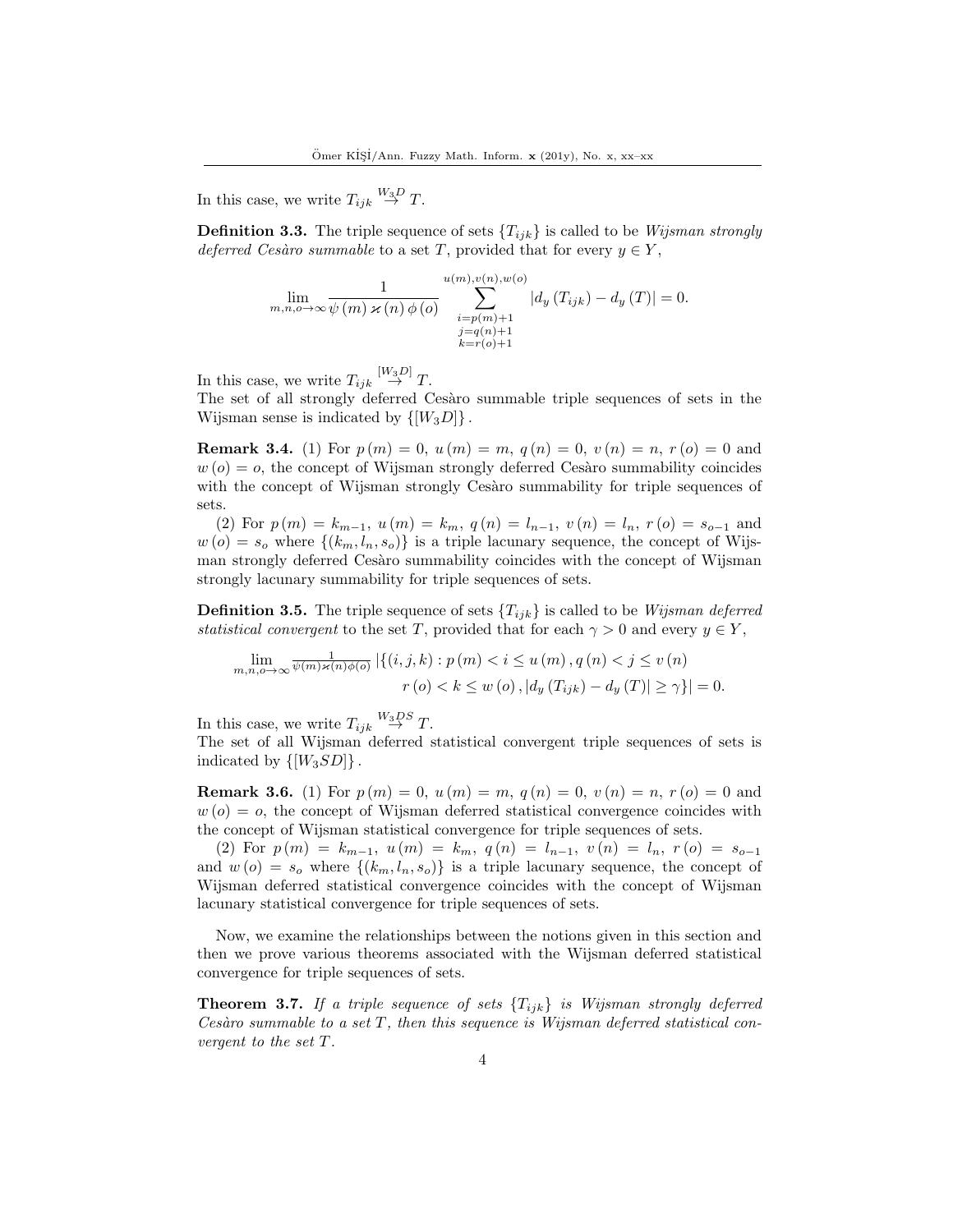*Proof.* Let  $T_{ijk} \stackrel{[W_3D]}{\rightarrow} T$ . Then for each  $\gamma > 0$  and all  $y \in Y$ , we get

$$
\sum_{\substack{i=p(m)+1\\j=q(n)+1\\k=r(o)+1}}^{u(m),v(n),w(o)}|d_y(T_{ijk}) - d_y(T)| \ge \sum_{\substack{i=p(m)+1\\j=q(n)+1\\k=r(o)+1\\k=r(o)+1}}^{u(m),v(n),w(o)}|d_y(T_{ijk}) - d_y(T)|
$$
  
\n
$$
\sum_{\substack{j=q(n)+1\\k=r(o)+1\\k=r(o)+1\\r(o) < k \le w(o), |d_y(T_{ijk}) - d_y(T)| \ge \gamma}}^{u(m),v(n),w(o)}|d_y(T_{ijk}) - d_y(T)|
$$

and thus

$$
\frac{1}{\gamma} \frac{1}{\psi(m)\varkappa(n)\phi(o)} \sum_{\substack{i=p(m)+1 \\ j=q(n)+1}}^{u(m),v(n),w(o)} |d_y(T_{ijk}) - d_y(T)|
$$
\n
$$
\geq \frac{1}{\psi(m)\varkappa(n)\phi(o)} |\{(i,j,k): p(m) < i \leq u(m), q(n) < j \leq v(n) \}
$$
\n
$$
r(o) < k \leq w(o), |d_y(T_{ijk}) - d_y(T)| \geq \gamma \}|.
$$

For  $m, n, o \to \infty$ , according to our supposition, the statement on the left side of the above inequality convergent to 0. As a result, we acquire  $T_{ijk} \stackrel{W_3DS}{\rightarrow} T$ .

Corollary 3.8. The converse of the Theorem [3.7](#page-3-0) is not true in general. We can contemplate the subsequent example to demonstrate this situation.

**Example 3.9.** Let  $X = \mathbb{R}^3$  and a triple sequence of sets  $\{T_{ijk}\}\$  be determined as following:

$$
T_{ijk} = \begin{cases} p(m) < i \leq p(m) + \left[ \left| \sqrt{\psi(m)} \right| \right] \\ \{ijk\} & ; \quad q(n) < j \leq q(n) + \left[ \left| \sqrt{\varkappa(n)} \right| \right] \\ r(o) < k \leq r(o) + \left[ \left| \sqrt{\phi(o)} \right| \right], \\ (i, j, k) \in \mathbb{N} \times \mathbb{N} \times \mathbb{N} \\ \{0\} & \text{otherwise.} \end{cases}
$$

This sequence is not bounded. Also, this sequences is Wijsman deferred statistical convergent to the set  $T = \{0\}$ , but is not Wijsman strongly deferred Cesàro summable.

A triple sequence of sets  ${T_{ijk}}$  is called to be bounded when  $\sup d_y (T_{ijk}) < \infty$ for all  $y \in Y$ . At the same time,  $L^3_{\infty}$  indicates the set of all bounded triple sequences of sets.

**Theorem 3.10.** If a triple sequence of sets  ${T_{ijk}}$  is bounded and Wijsman deferred statistical convergent to a set T, then this sequence is Wijsman strongly deferred  $Ces\grave{a}ro\ summable\ to\ the\ set\ T.$ 

*Proof.* Let  ${T_{ijk}}$  is bounded and  ${T_{ijk}} \stackrel{W_3DS}{\rightarrow} T$ . Since  ${T_{ijk}} \in L^3_\infty$ , there exists a  $H>0$  such that

$$
|d_y(T_{ijk}) - d_y(T)| \le H
$$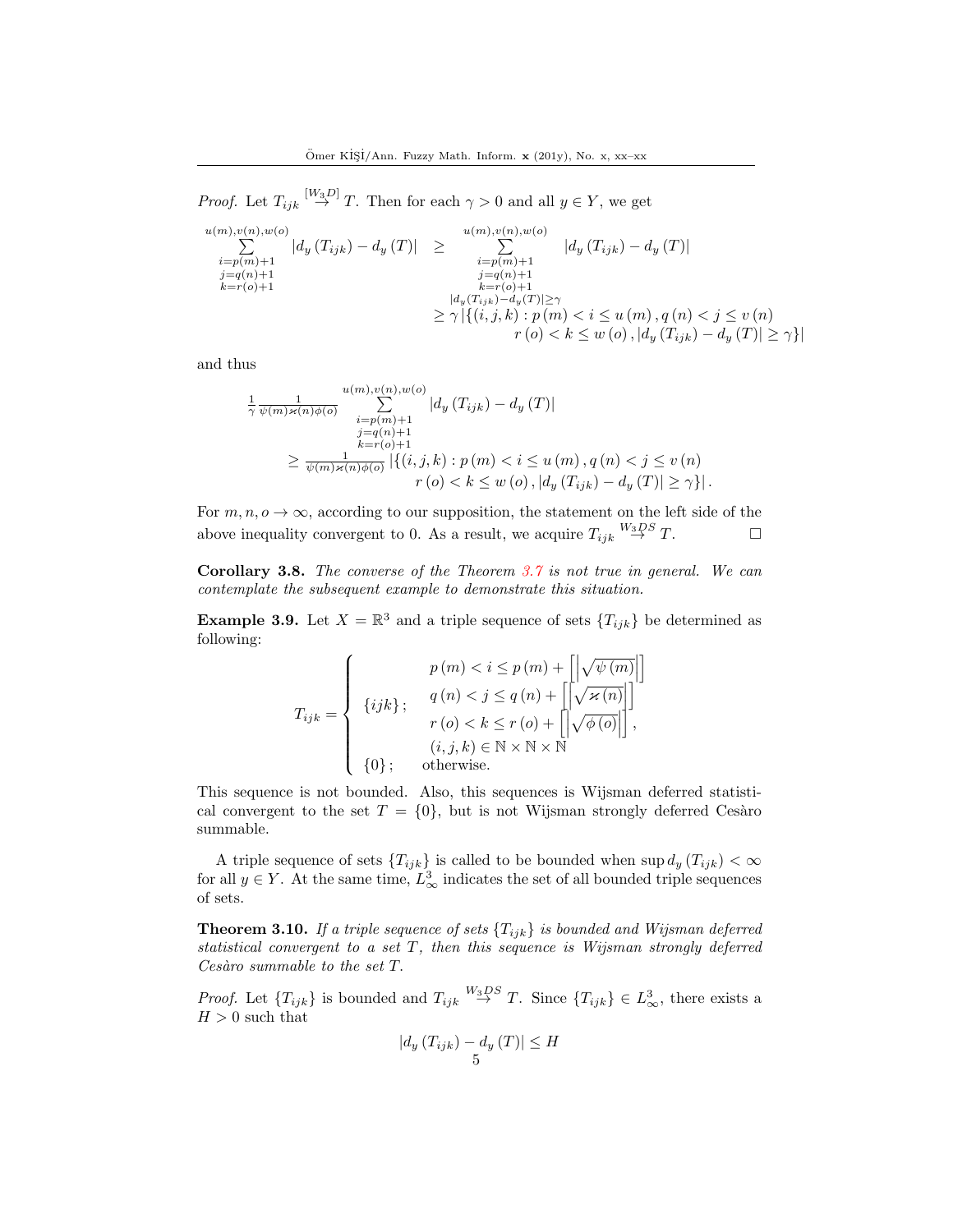for all i, j, k and  $y \in Y$ . Then for every  $\gamma > 0$  and each  $y \in Y$ , we get

$$
\frac{1}{\psi(m)\times(n)\phi(o)} \sum_{i=p(m)+1}^{u(m),v(n),w(o)} |d_y(T_{ijk}) - d_y(T)|
$$
\n
$$
= \frac{1}{\psi(m)\times(n)\phi(o)} \sum_{i=p(m)+1}^{u(m),v(n),w(o)} |d_y(T_{ijk}) - d_y(T)|
$$
\n
$$
= \frac{1}{\psi(m)\times(n)\phi(o)} \sum_{i=p(m)+1}^{u(m),v(n),w(o)} |d_y(T_{ijk}) - d_y(T)|
$$
\n
$$
+ \frac{1}{\psi(m)\times(n)\phi(o)} \sum_{i=p(m)+1}^{u(m),v(n),w(o)} |d_y(T_{ijk}) - d_y(T)|
$$
\n
$$
+ \frac{1}{\psi(m)\times(n)\phi(o)} \sum_{i=p(m)+1}^{u(m),v(n),w(o)} |d_y(T_{ijk}) - d_y(T)|
$$
\n
$$
\leq \frac{H}{\psi(m)\times(n)\phi(o)} |{(i,j,k):p(m) < i \leq u(m)} \frac{|d_y(T_{ijk}) - d_y(T)|}{q(n) < j \leq v(n),r(o) < k \leq w(o), |d_y(T_{ijk}) - d_y(T)| \geq \gamma}| + \gamma.
$$

For m,  $n, \, o \to \infty$ , according to our supposition, the statement on the right side of the above inequality convergent to 0. As a result, we acquire  $T_{ijk} \stackrel{[W_3D]}{\rightarrow} T$ .

**Corollary 3.11.** Assume that  $L^3_{\infty}$  be a set of bounded triple sequences of sets. The family of Wijsman strongly deferred Cesàro summable triple sequences is the same as the collection of Wijsman deferred statistical convergent triple sequences. Then, we have

$$
\{[W_3D]\}\cap L^3_{\infty} = \{W_3DS\}\cap L^3_{\infty}.
$$

**Theorem 3.12.** Assume that  ${T_{ijk}}$ ,  ${U_{ijk}}$ ,  ${V_{ijk}}$  be three triple sequences of sets such that  $T_{ijk} \subset U_{ijk} \subset V_{ijk}$  for all  $(i, j, k) \in \mathbb{N} \times \mathbb{N} \times \mathbb{N}$ . Then

$$
T_{ijk} \stackrel{W_3DS}{\rightarrow} U
$$
 and  $V_{ijk} \stackrel{W_3DS}{\rightarrow} U \Rightarrow U_{ijk} \stackrel{W_3DS}{\rightarrow} U$ .

*Proof.* Presume that  $T_{ijk} \stackrel{W_3DS}{\rightarrow} U$ ,  $V_{ijk} \stackrel{W_3DS}{\rightarrow} U$  and  $T_{ijk} \subset U_{ijk} \subset V_{ijk}$  for all  $(i, j, k) \in \mathbb{N} \times \mathbb{N} \times \mathbb{N}$  and all  $y \in Y$ ,

$$
T_{ijk} \subset U_{ijk} \subset V_{ijk} \Rightarrow d_y(V_{ijk}) \le d_y(U_{ijk}) \le d_y(T_{ijk})
$$

supplies. Then for each  $\gamma > 0$ , we obtain

$$
\{(i, j, k) : p(m) < i \le u(m), q(n) < j \le v(n) \nr(o) < k \le w(o), |d_y(U_{ijk}) - d_y(U)| \ge \gamma\}|\} \n= \{(i, j, k) : p(m) < i \le u(m), q(n) < j \le v(n) \nr(o) < k \le w(o), d_y(U_{ijk}) \ge d_y(U) + \gamma\}|\} \n\cup \{(i, j, k) : p(m) < i \le u(m), q(n) < j \le v(n) \nr(o) < k \le w(o), d_y(U_{ijk}) \le d_y(U) - \gamma\}|\} \n\subset \{(i, j, k) : p(m) < i \le u(m), q(n) < j \le v(n) \nr(o) < k \le w(o), d_y(T_{ijk}) \ge d_y(U) + \gamma\}|\} \n\cup \{(i, j, k) : p(m) < i \le u(m), q(n) < j \le v(n) \nr(o) < k \le w(o), d_y(V_{ijk}) < d_y(U) - \gamma\}|\}
$$
\n
$$
\{6\}
$$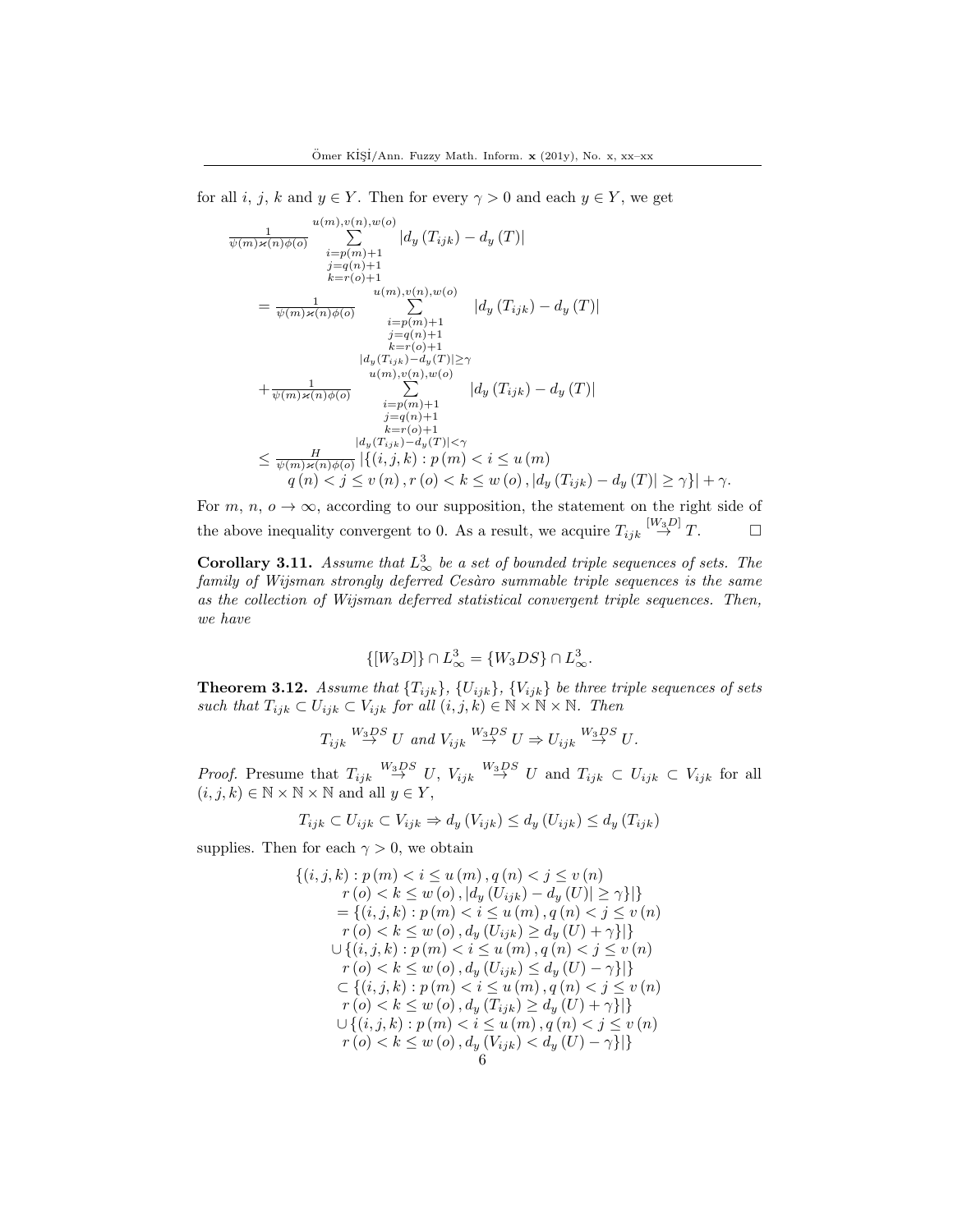and thus

$$
\frac{1}{\psi(m)\varkappa(n)\phi(o)} | \{ (i,j,k) : p(m) < i \le u(m), q(n) < j \le v(n) \\
r(o) < k \le w(o), |d_y(U_{ijk}) - d_y(U)| \ge \gamma \} | \} | \\
< \frac{1}{\psi(m)\varkappa(n)\phi(o)} | \{ (i,j,k) : p(m) < i \le u(m), q(n) < j \le v(n) \\
r(o) < k \le w(o), |d_y(T_{ijk}) - d_y(U)| \ge \gamma \} | \} | \\
+ \frac{1}{\psi(m)\varkappa(n)\phi(o)} | \{ (i,j,k) : p(m) < i \le u(m), q(n) < j \le v(n) \\
r(o) < k \le w(o), |d_y(V_{ijk}) - d_y(U)| \ge \gamma \} | \} |.
$$

For  $m, n, o \rightarrow \infty$ , by our supposition, the statement on the right side of the above inequality convergent to 0. As a result, we acquire  $U_{ijk} \stackrel{W_3DS}{\rightarrow} U$ .

**Theorem 3.13.** Assume that  $\left\{\frac{p(m)}{p(m)}\right\}$  $\left\{\frac{p(m)}{\psi(m)}\right\},\ \left\{\frac{q(n)}{\varkappa(n)}\right\},\ \left\{\frac{r(o)}{\phi(o)}\right\}$  $\left\{\frac{r(o)}{\phi(o)}\right\}$  be bounded. Then  $T_{ijk} \stackrel{W_3S}{\rightarrow} T \Rightarrow T_{ijk} \stackrel{W_3DS}{\rightarrow} T.$ 

*Proof.* Assume that  $T_{ijk} \stackrel{W_3 S}{\rightarrow} T$ . Then for each  $\gamma > 0$  and all  $y \in Y$ , we acquire

$$
\lim_{m,n,o\to\infty} \frac{1}{mno} \left| \left\{ (i,j,k) : i \leq m, j < n, \right. \\
k < o, \left| d_y \left( T_{ijk} \right) - d_y \left( T \right) \right| \geq \gamma \right\} \right| = 0.
$$

Thus it is well-known fact that

$$
\lim_{m,n,o\to\infty} \frac{1}{u(m)v(n)w(o)} | \{ (i,j,k) : i \le u(m), j < v(n),
$$
  
  $k < w(o), |d_y(T_{ijk}) - d_y(T)| \ge \gamma \} | = 0.$ 

Also, since

$$
\{(i, j, k) : p(m) < i \le u(m), q(n) < j \le v(n),
$$
  
\n
$$
r(o) < k \le w(o), |d_y(T_{ijk}) - d_y(T)| \ge \gamma\}|\}
$$
  
\n
$$
\subseteq \{(i, j, k) : i \le u(m), j \le v(n)
$$
  
\n
$$
k \le w(o), |d_y(T_{ijk}) - d_y(T)| \ge \gamma\}|\},
$$

we obtain

$$
\frac{1}{\psi(m)\varkappa(n)\phi(o)} | \{ (i,j,k) : p(m) < i \le u(m), q(n) < j \le v(n), \n r(o) < k \le w(o), |d_y(T_{ijk}) - d_y(T)| \ge \gamma \} | \} \n\le \frac{u(m)v(n)w(o)}{\psi(m)\varkappa(n)\phi(o)} \frac{1}{u(m)v(n)w(o)} | \{ (i,j,k) : i \le u(m), j \le v(n), \n k \le w(o), |d_y(T_{ijk}) - d_y(T)| \ge \gamma \} | \} \n= \left( 1 + \frac{2p(m)}{\psi(m)} \right) \left( 1 + \frac{2q(n)}{\varkappa(n)} \right) \left( 1 + \frac{2r(o)}{\phi(o)} \right) \frac{1}{u(m)v(n)w(o)}.
$$
\n
$$
| \{ (i,j,k) : i \le u(m), j \le v(n), \n k \le w(o), |d_y(T_{ijk}) - d_y(T)| \ge \gamma \} | \}.
$$

When  $\left\{\frac{p(m)}{p(m)}\right\}$  $\left\{\frac{p(m)}{\psi(m)}\right\},\left\{\frac{q(n)}{\varkappa(n)}\right\},\left\{\frac{r(o)}{\phi(o)}\right\}$  $\left(\frac{r(o)}{\phi(o)}\right)$  are bounded in above inequality, by the supposition, we have  $T_{ijk} \stackrel{W_3DS}{\rightarrow} T$  for  $m, n, o \rightarrow \infty$ .

**Theorem 3.14.** Let  $u(m) = m$ ,  $v(n) = n$  and  $w(o) = o$  for all  $m, n, o \in \mathbb{N}$ . Then

$$
T_{ijk} \stackrel{W_3DS}{\rightarrow} T \Rightarrow T_{ijk} \stackrel{W_3S}{\rightarrow} T.
$$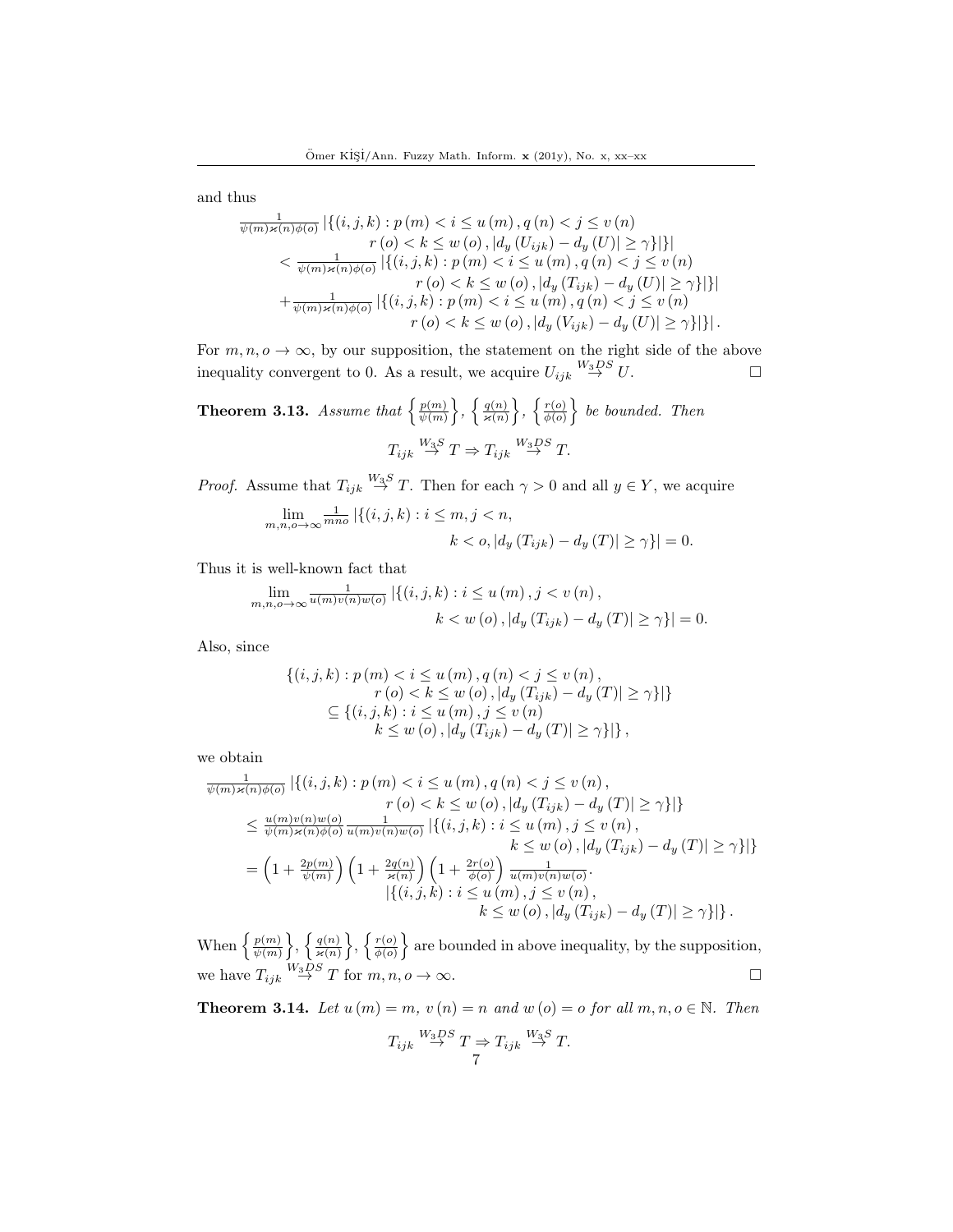*Proof.* Let  $u(m) = m$ ,  $v(n) = n$  and  $w(o) = o$  for all  $m, n, o \in \mathbb{N}$ . Also, we assume that  $T_{ijk} \stackrel{W_3DS}{\rightarrow} T$ . Utilizing the technique given by Agnew [\[32\]](#page-11-25), we can consider the subsequent sequences:

$$
p(m) = m^{(1)} > p(m^{(1)}) = m^{(2)} > p(m^{(2)}) = m^{(3)} > \dots
$$
  
\n
$$
q(n) = n^{(1)} > q(n^{(1)}) = n^{(2)} > q(n^{(2)}) = n^{(3)} > \dots
$$
  
\n
$$
r(o) = o^{(1)} > r(o^{(1)}) = o^{(2)} > r(o^{(2)}) = o^{(3)} > \dots
$$

for all  $m, n, o \in \mathbb{N}$ . Then for each  $\gamma > 0$  and all  $y \in Y$ , we can write

$$
\{(i,j,k): i \leq m, j \leq n, k \leq o, |d_y(T_{ijk}) - d_y(T)| \geq \gamma\} \n= \{(i,j,k): i \leq m^{(1)}, j \leq n^{(1)}, k \leq o^{(1)}, |d_y(T_{ijk}) - d_y(T)| \geq \gamma\} \n\cup \{(i,j,k): m^{(1)} < i \leq m, j \leq n^{(1)}, k \leq o^{(1)}, |d_y(T_{ijk}) - d_y(T)| \geq \gamma\} \n\cup \{(i,j,k): i \leq m^{(1)}, n^{(1)} < j \leq n, o^{(1)} < k \leq o, |d_y(T_{ijk}) - d_y(T)| \geq \gamma\} \n\cup \{(i,j,k): i \leq m^{(1)}, j \leq n^{(1)}, o^{(1)} < k \leq o, |d_y(T_{ijk}) - d_y(T)| \geq \gamma\} \n\cup \{(i,j,k): i \leq m^{(1)}, n^{(1)} < j \leq n, k \leq o^{(1)}, |d_y(T_{ijk}) - d_y(T)| \geq \gamma\} \n\cup \{(i,j,k): m^{(1)} < i \leq m, j \leq n^{(1)}, o^{(1)} < k \leq o, |d_y(T_{ijk}) - d_y(T)| \geq \gamma\} \n\cup \{(i,j,k): m^{(1)} < i \leq m, n^{(1)} < j \leq n, k \leq o^{(1)}, |d_y(T_{ijk}) - d_y(T)| \geq \gamma\} \n\cup \{(i,j,k): m^{(1)} < i \leq m, n^{(1)} < j \leq n, o^{(1)} < k \leq o, |d_y(T_{ijk}) - d_y(T)| \geq \gamma\} \n\cup \{(i,j,k): m^{(1)} < i \leq m, n^{(1)} < j \leq n, o^{(1)} < k \leq o, |d_y(T_{ijk}) - d_y(T)| \geq \gamma\}.
$$

Here, we can rewrite some of the above sets, respectively, as follows:

$$
\begin{aligned}\n\{(i,j,k): i \leq m^{(1)}, j \leq n^{(1)}, k \leq o^{(1)}, |d_y(T_{ijk}) - d_y(T)| \geq \gamma\} \\
&= \{(i,j,k): i \leq m^{(2)}, j \leq n^{(2)}, k \leq o^{(2)}, |d_y(T_{ijk}) - d_y(T)| \geq \gamma\} \\
&\cup \{(i,j,k): m^{(2)} < i \leq m^{(1)}, j \leq n^{(2)}, k \leq o^{(2)}, |d_y(T_{ijk}) - d_y(T)| \geq \gamma\} \\
&\cup \{(i,j,k): i \leq m^{(2)}, n^{(2)} < j \leq n, o^{(2)} < k \leq o^{(1)}, |d_y(T_{ijk}) - d_y(T)| \geq \gamma\} \\
&\cup \{(i,j,k): i \leq m^{(2)}, j \leq n^{(2)}, o^{(2)} < k \leq o^{(1)}, |d_y(T_{ijk}) - d_y(T)| \geq \gamma\} \\
&\cup \{(i,j,k): i \leq m^{(2)}, n^{(2)} < j \leq n^{(1)}, k \leq o^{(2)}, |d_y(T_{ijk}) - d_y(T)| \geq \gamma\} \\
&\cup \{(i,j,k): m^{(2)} < i \leq m^{(1)}, j \leq n^{(2)}, o^{(2)} < k \leq o^{(1)}, |d_y(T_{ijk}) - d_y(T)| \geq \gamma\} \\
&\cup \{(i,j,k): m^{(2)} < i \leq m^{(1)}, n^{(2)} < j \leq n^{(1)}, k \leq o^{(2)}, |d_y(T_{ijk}) - d_y(T)| \geq \gamma\} \\
&\cup \{(i,j,k): m^{(2)} < i \leq m^{(1)}, n^{(2)} < j \leq n^{(1)}, o^{(2)} < k \leq o^{(1)}, |d_y(T_{ijk}) - d_y(T)| \geq \gamma\} \\
&\cup \{(i,j,k): m^{(2)} < i \leq m^{(1)}, n^{(2)} < j \leq n^{(1)}, o^{(2)} < k \leq o^{(1)}, |d_y(T_{ijk}) - d_y(T)| \geq \gamma\}\n\end{aligned}
$$

and

$$
\begin{aligned}\n\left\{(i,j,k): i \leq m^{(1)}, n^{(1)} < j \leq n, o^{(1)} < k \leq o, |d_y(T_{ijk}) - d_y(T)| \geq \gamma\right\} \\
&= \left\{(i,j,k): i \leq m^{(2)}, n^{(1)} < j \leq n, o^{(1)} < k \leq o, |d_y(T_{ijk}) - d_y(T)| \geq \gamma\right\} \\
\cup \left\{(i,j,k): m^{(1)} < i \leq m^{(2)}, n^{(1)} < j \leq n^{(2)}, o^{(1)} < k \leq o^{(2)}, |d_y(T_{ijk}) - d_y(T)| \geq \gamma\right\}.\n\end{aligned}
$$

Similarly, we can write

$$
\begin{array}{l} \{(i,j,k): i\leq m^{(2)}, j\leq n^{(2)}, k\leq o^{(2)}, |d_{y}\left(T_{ijk}\right)-d_{y}\left(T\right)|\geq \gamma\} \\ = \left\{(i,j,k): i\leq m^{(3)}, j\leq n^{(3)}, k\leq o^{(3)}, |d_{y}\left(T_{ijk}\right)-d_{y}\left(T\right)|\geq \gamma\right\} \\ \cup\left\{(i,j,k): m^{(3)}< i\leq m^{(2)}, j\leq n^{(3)}, k\leq o^{(3)}, |d_{y}\left(T_{ijk}\right)-d_{y}\left(T\right)|\geq \gamma\right\} \\ \cup\left\{(i,j,k): i\leq m^{(3)}, n^{(3)}< j\leq n^{(2)}, o^{(3)}< k\leq o^{(2)}, |d_{y}\left(T_{ijk}\right)-d_{y}\left(T\right)|\geq \gamma\right\} \\ \cup\left\{(i,j,k): i\leq m^{(3)}, j\leq n^{(3)}, o^{(3)}< k\leq o^{(2)}, |d_{y}\left(T_{ijk}\right)-d_{y}\left(T\right)|\geq \gamma\right\} \\ \cup\left\{(i,j,k): i\leq m^{(3)}, n^{(3)}< j\leq n^{(2)}, k\leq o^{(3)}, |d_{y}\left(T_{ijk}\right)-d_{y}\left(T\right)|\geq \gamma\right\} \\ \cup\left\{(i,j,k): m^{(3)}< i\leq m^{(2)}, j\leq n^{(3)}, o^{(3)}< k\leq o^{(2)}, |d_{y}\left(T_{ijk}\right)-d_{y}\left(T\right)|\geq \gamma\right\} \\ \cup\left\{(i,j,k): m^{(3)}< i\leq m^{(2)}, n^{(3)}< j\leq n^{(2)}, k\leq o^{(3)}, |d_{y}\left(T_{ijk}\right)-d_{y}\left(T\right)|\geq \gamma\right\} \\ \cup\left\{(i,j,k): m^{(3)}< i\leq m^{(2)}, n^{(3)}< j\leq n^{(2)}, o^{(3)}< k\leq o^{(2)}, |d_{y}\left(T_{ijk}\right)-d_{y}\left(T\right)|\geq \gamma\right\} \\ \cup\left\{(i,j,k): m^{(3)}< i\leq m^{(2)}, n^{(3)}< j\leq n^{(2)}, o^{(3)}< k\leq o^{(2)}, |d_{y}\left(T_{ijk}\right)-d_{y}\left(T\right)|
$$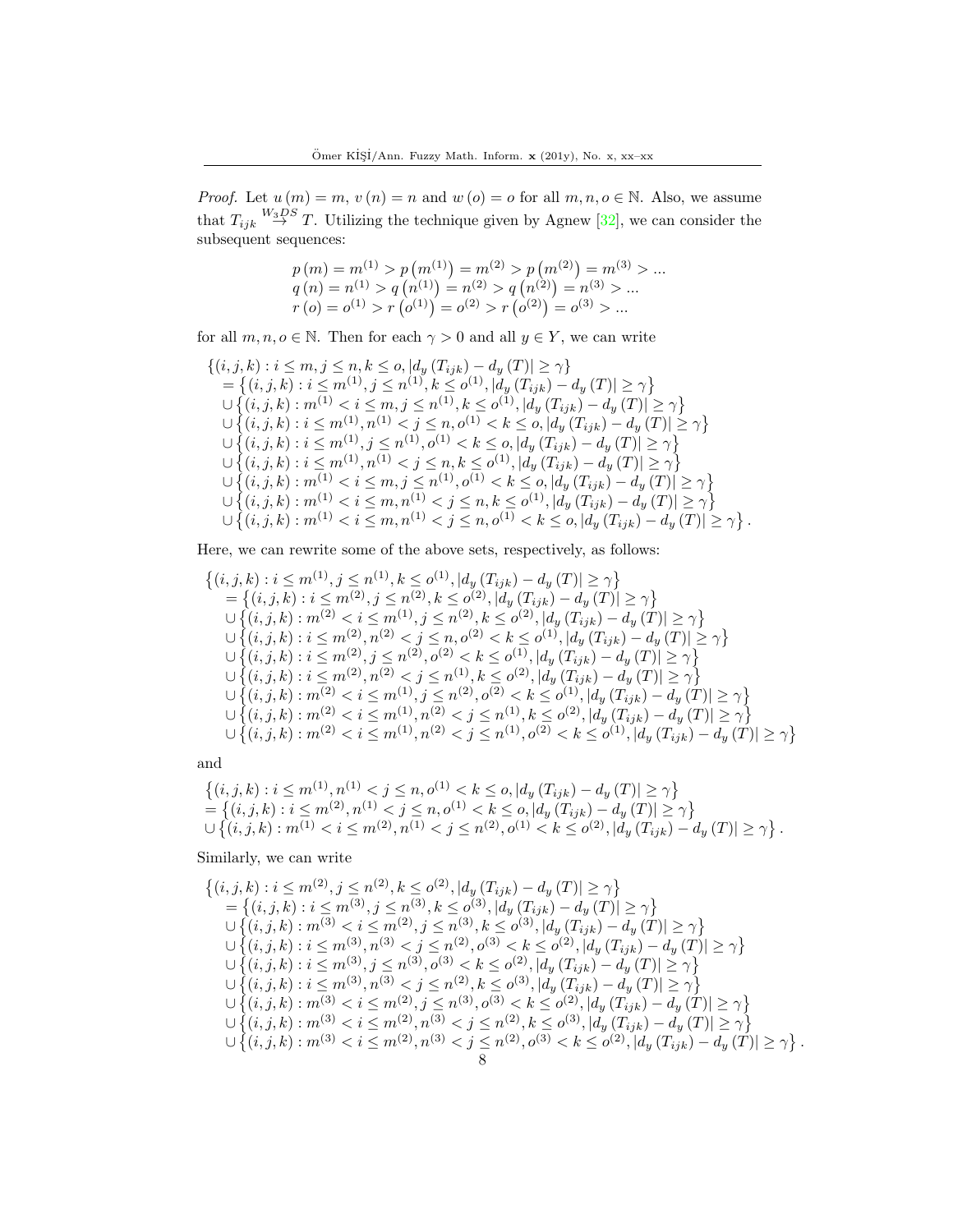When this process is continued similarly, we get

$$
\begin{aligned}\n\{(i,j,k):i\leq m^{(t_1-1)},j\leq n^{(t_2-1)},k\leq o^{(t_3-1)},|d_y(T_{ijk})-d_y(T)|\geq \gamma\} \\
&= \{(i,j,k):i\leq m^{(t_1)},j\leq n^{(t_2)},k\leq o^{(t_3)},|d_y(T_{ijk})-d_y(T)|\geq \gamma\} \\
\cup \{(i,j,k):m^{(t_1)}< i\leq m^{(t_1-1)},j\leq n^{(t_2)},k\leq o^{(t_3)},|d_y(T_{ijk})-d_y(T)|\geq \gamma\} \\
\cup \{(i,j,k):i\leq m^{(t_1)},n^{(t_2)}< j\leq n^{(t_2-1)},o^{(t_3)}< k\leq o^{(t_3-1)},|d_y(T_{ijk})-d_y(T)|\geq \gamma\} \\
\cup \{(i,j,k):i\leq m^{(t_1)},j\leq n^{(t_2-1)},o^{(t_3)}< k\leq o^{(t_3-1)},|d_y(T_{ijk})-d_y(T)|\geq \gamma\} \\
\cup \{(i,j,k):i\leq m^{(t_1)},n^{(t_2)}< j\leq n^{(t_2-1)},k\leq o^{(t_3)},|d_y(T_{ijk})-d_y(T)|\geq \gamma\} \\
\cup \{(i,j,k):m^{(t_1)}< i\leq m^{(t_1-1)},j\leq n^{(t_2-1)},o^{(t_3)}< k\leq o^{(t_3-1)},|d_y(T_{ijk})-d_y(T)|\geq \gamma\} \\
\cup \{(i,j,k):m^{(t_1)}< i\leq m^{(t_1-1)},n^{(t_2-1)}< j\leq n^{(t_2)},k\leq o^{(t_3)},|d_y(T_{ijk})-d_y(T)|\geq \gamma\} \\
\cup \{(i,j,k):m^{(t_1)}< i\leq m^{(t_1-1)},n^{(t_2-1)}< j\leq n^{(t_2)},k\leq o^{(t_3)},|d_y(T_{ijk})-d_y(T)|\geq \gamma\} \\
\cup \{(i,j,k):m^{(t_1)}< i\leq m^{(t_1-1)},n^{(t_2-1)}< j\leq n^{(t_2-1)},o^{(t_3)}< k\leq o^{(t_3-1)},|d_y(T_{ijk})-d_y(T)|\
$$

where  $t_1, t_2, t_3$  are fixed positive integers so that  $m^{(t_1)} \geq 1$ ,  $m^{(t_1+1)} = 0$ ,  $n^{(t_2)} \geq 1$ ,  $n^{(t_2+1)} = 0$  and  $o^{(t_3)} \geq 1$ ,  $o^{(t_3+1)} = 0$ . From this all process, for whole  $m, n, o \in \mathbb{N}$ and all  $y \in Y$ , we get

$$
\frac{1}{mno} \left| \left\{ (i, j, k) : i \leq m, j < n, k < o, \left| d_y \left( T_{ijk} \right) - d_y \left( T \right) \right| \geq \gamma \right\} \right|
$$
\n
$$
= \sum_{(k, l, s) = (0, 0, 0)}^{(t_1 + 1, t_2 + 1, t_3 + 1)} \underbrace{\left( m^{(k)} - m^{(k+1)} \right) \left( n^{(l)} - n^{(l+1)} \right) \left( o^{(s)} - o^{(s+1)} \right)}_{mno} R_{mno}
$$

where

$$
R_{mno} := \frac{1}{\binom{m^{(k)} - m^{(k+1)}}{(n^{(l)} - n^{(l+1)})} \binom{b^{(k)} - b^{(k+1)}}{(k, j, k) : m^{(k+1)} < i \le m^{(k)}, n^{(l+1)} < j \le n^{(l)}},
$$
\n
$$
o^{(s+1)} < k \le o^{(s)}, |d_y(T_{ijk}) - d_y(T)| \ge \gamma \} \Big|.
$$

Contemplating the subsequent matrix  $\mathcal{J}^{kls}_{mno}$ ,

$$
\mathcal{J}^{kls}_{mno} := \begin{cases} \frac{(m^{(k)} - m^{(k+1)})(n^{(l)} - n^{(l+1)})(o^{(s)} - o^{(s+1)})}{mno}, & l = 0, 1, 2, \dots, t_2\\ mno, & l = 0, 1, 2, \dots, t_3\\ 0 & \text{otherwise,} \end{cases}
$$

where  $m^{(0)} = m$ ,  $n^{(0)} = n$  and  $o^{(0)} = o$ , it is obvious that the Wijsman statistical convergence of the triple sequence of sets  ${T_{ijk}}$  is equivalent to the convergence of transform under the matrix  $\mathcal{J}_{mno}^{kls}$  of the sequence  $R_{mno}$ . Since the matrix  $\mathcal{J}_{mno}^{kls}$  is regular, by the supposition, we obtain  $T_{ijk} \stackrel{W_3S}{\rightarrow} T$  for  $m, n, o \rightarrow \infty$ .

Corollary 3.15. Assume that 
$$
\left\{\frac{p(m)}{m-p(m)}\right\}
$$
,  $\left\{\frac{q(n)}{n-q(n)}\right\}$ ,  $\left\{\frac{r(o)}{o-r(o)}\right\}$  are bounded. Then,  
 $T_{ijk} \stackrel{W_3S}{\rightarrow} T \Leftrightarrow T_{ijk} \stackrel{W_3DS}{\rightarrow} T$ .

The subsequent theorems will be contemplated under the restrictions:

$$
p(m) < p'(m) < u'(m) < u(m),
$$
\n
$$
q(n) < q'(n) < v'(n) < v(n) \text{ and }
$$
\n
$$
r(o) < r'(o) < w'(o) < w(o)
$$

for all  $m, n, o \in \mathbb{N}$  where all of these are sequences of non-negative integers.

**Theorem 3.16.** If  $\begin{cases} \frac{\psi(m)\varkappa(n)\phi(o)}{\psi'(m)\varkappa'(n)\phi'(o)} \end{cases}$  $\left\{\frac{\psi(m)\varkappa(n)\phi(o)}{\psi'(m)\varkappa'(n)\phi'(o)}\right\}$  is bounded, then  $\{W_3DS\}_{[\psi,\varkappa,\phi]} \subset \{W_3DS\}_{[\psi',\varkappa',\phi']}$ . 9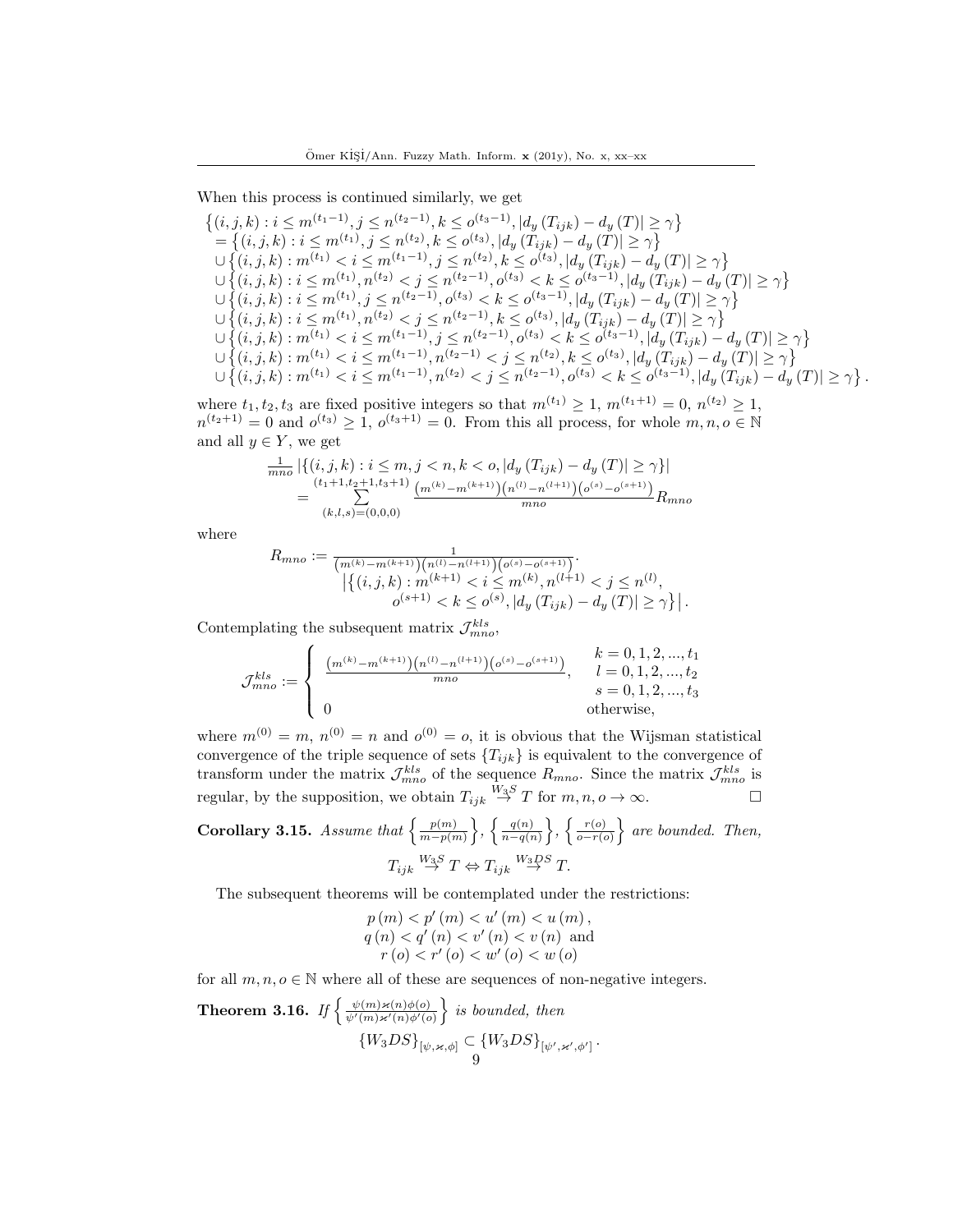*Proof.* Take  $T_{ijk} \to T(\{W_3DS\}_{[\psi,\varkappa,\phi]})$ . For each  $\gamma > 0$  and all  $y \in Y$ , since

$$
\{(i, j, k) : p'(m) < i \le u'(m), q'(n) < j \le v'(n) \\
r'(o) < k \le w'(o), |d_y(T_{ijk}) - d_y(T)| \ge \gamma\} \\
\subset \{(i, j, k) : p(m) < i \le u(m), q(n) < j \le v(n) \\
r(o) < k \le w(o), |d_y(T_{ijk}) - d_y(T)| \ge \gamma\},
$$

we get

$$
\frac{1}{\psi'(m)\varkappa'(n)\phi'(o)} | \{ (i,j,k) : p'(m) < i \le u'(m), q'(n) < j \le v'(n) \n r'(o) < k \le w'(o), |d_y(T_{ijk}) - d_y(T)| \ge \gamma \} | \n\le \frac{\psi(m)\varkappa(n)\phi(o)}{\psi'(m)\varkappa'(n)\phi'(o)} \left( \frac{1}{\psi(m)\varkappa(n)\phi(o)} | \{ (i,j,k) : p(m) < i \le u(m), \n q(n) < j \le v(n), r(o) < k \le w(o), |d_y(T_{ijk}) - d_y(T)| \ge \gamma \} | \right).
$$

When  $\left\{\frac{\psi(m)\varkappa(n)\phi(o)}{\psi'(m)\varkappa'(n)\phi'(o)}\right\}$  $\frac{\psi(m)\varkappa(n)\phi(o)}{\psi'(m)\varkappa'(n)\phi'(o)}$  is bounded in above inequality, by the supposition, we acquire  $\hat{T}_{ijk} \rightarrow T(\{W_3DS\}_{[\psi',\varkappa',\phi']}$  for  $m, n, o \rightarrow \infty$ .

**Theorem 3.17.** If the sets  $\{i : p(m) < i \leq p'(m)\}, \{i : u'(m) < i \leq u(m)\}\$  $\{j : q(n) < i \leq q'(n)\}, \{j : v'(n) < i \leq v(n)\}, \{k : r(o) < k \leq r'(o)\}$  and  ${k : w'(o) < k \leq w(o)}$  are finite for all  $m, n, o \in \mathbb{N}$ , then

$$
\{W_3DS\}_{[\psi',\varkappa',\phi']} \subset \{W_3DS\}_{[\psi,\varkappa,\phi]}.
$$

*Proof.* Let  $T_{ijk} \to T(\{W_3DS\}_{[\psi',\varkappa',\phi']}$ . For each  $\gamma > 0$  and  $y \in Y$ , since

$$
\{(i,j,k): p(m) < i \le u(m), q(n) < j \le v(n) \nr(o) < k \le w(o), |d_y(T_{ijk}) - d_y(T)| \ge \gamma\} \n= \{(i,j,k): p(m) < i \le p'(m), q(n) < j \le q'(n) \nr(o) < k \le r'(o), |d_y(T_{ijk}) - d_y(T)| \ge \gamma\} \n\cup \{(i,j,k): p(m) < i \le p'(m), q'(n) < j \le v'(n) \nr'(o) < k \le w'(o), |d_y(T_{ijk}) - d_y(T)| \ge \gamma\} \n\cup \{(i,j,k): p(m) < i \le p'(m), v'(n) < j \le v(n) \nw'(o) < k \le w(o), |d_y(T_{ijk}) - d_y(T)| \ge \gamma\} \n\cup \{(i,j,k): p'(m) < i \le u'(m), q(n) < j \le q'(n) \nr(o) < k \le r'(o), |d_y(T_{ijk}) - d_y(T)| \ge \gamma\} \n\cup \{(i,j,k): p'(m) < i \le u'(m), q'(n) < j \le v'(n) \nr'(o) < k \le w'(o), |d_y(T_{ijk}) - d_y(T)| \ge \gamma\} \n\cup \{(i,j,k): p'(m) < i \le u'(m), v'(n) < j \le v'(n) \nr'(o) < k \le w(o), |d_y(T_{ijk}) - d_y(T)| \ge \gamma\} \n\cup \{(i,j,k): u'(m) < i \le u(m), q(n) < j \le q'(n) \nr(o) < k \le r'(o), |d_y(T_{ijk}) - d_y(T)| \ge \gamma\} \n\cup \{(i,j,k): u'(m) < i \le u(m), q'(n) < j \le v'(n) \nr'(o) < k \le w'(o), |d_y(T_{ijk}) - d_y(T)| \ge \gamma\} \n\cup \{(i,j,k): u'(m) < i \le u(m), v'(n) < j \le v'(n) \nr'(o) < k \le w'(o), |d_y(T_{ijk}) - d_y(T)| \ge \gamma\} \n\cup \{(i,j,k): u'(m) < i \le u(m), v'(n) < j \le v'(n
$$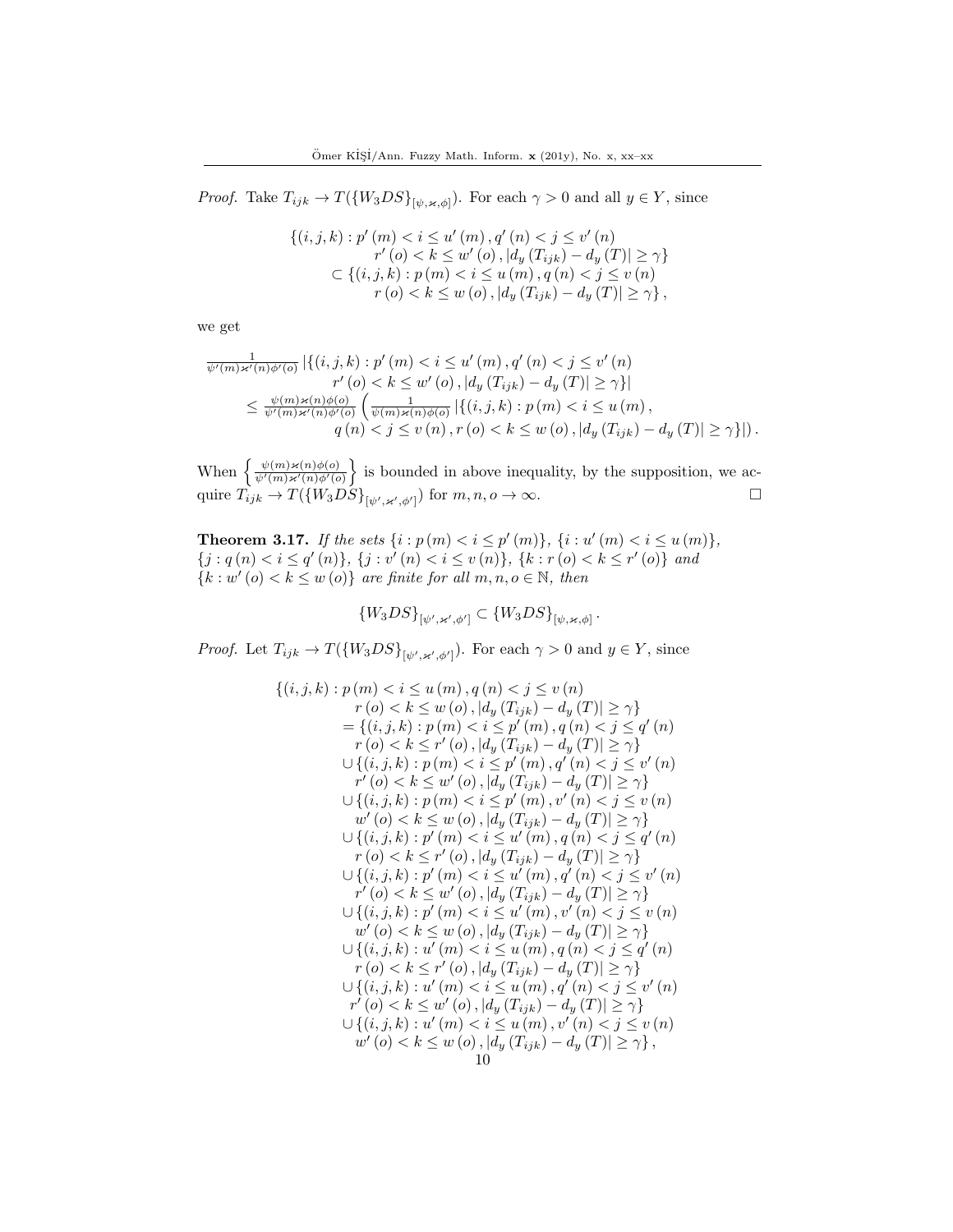we obtain

$$
\frac{1}{\psi(m)\varkappa(n)\phi(o)}\left|\{(i,j,k):p(m)i\leq u(m),q(n)
$$

If the sets  $\{i : p(m) < i \leq p'(m)\}\$ ,  $\{i : u'(m) < i \leq u(m)\}\$ ,  $\{j : q(n) < i \leq q'(n)\}\$ ,  $\{j : v'(n) < i \le v(n)\}, \{k : r(o) < k \le r'(o)\}\$ and  $\{k : w'(o) < k \le w(o)\}\$ are finite for all  $m, n, o \in \mathbb{N}$  in the above inequality, by the assumption, we obtain  $T_{ijk} \rightarrow$  $T({W_3DS}_{[\psi,\varkappa,\phi]})$  for  $m,n,o\to\infty$ .

## 4. Conclusion

In this study, we investigated deferred Cesàro mean in the Wijsman sense for triple sequences of sets and then put forward to the concepts of Wijsman strongly deferred Cesàro summability and Wijsman deferred statistical convergence for triple sequences of sets. In addition, investigated the relationships between these concepts and then to prove some theorems associated with the concepts of Wijsman deferred statistical convergence for triple sequences of sets was purposed.

#### **REFERENCES**

- <span id="page-10-0"></span>[1] A. Zygmund, Trigonometric series, Cambridge University Press, Cambridge, UK 1979.
- <span id="page-10-1"></span>[2] H. Fast, Sur la convergence statistique, Colloq. Math. 2 (1951) 241–244.
- <span id="page-10-2"></span>[3] J. A. Fridy, On statistical convergence, Analysis 5 (1985) 301–313.
- <span id="page-10-3"></span>[4] A. A. Nabiev, E. Savaş and M. Gürdal, Statistically localized sequences in metric spaces, J. Appl. Anal. Comput. 9 (2) (2019) 739–746.
- <span id="page-10-4"></span>[5] E. Savaş and M. Gürdal, Generalized statistically convergent sequences of functions in fuzzy 2-normed spaces, J. Intell. Fuzzy Syst. 27 (4) (2014) 2067–2075.
- <span id="page-10-5"></span>[6] M. Mursaleen and O. H. H. Edely, Statistical convergence of double sequences, J. Math. Anal. Appl. 288 (2003) 223–231.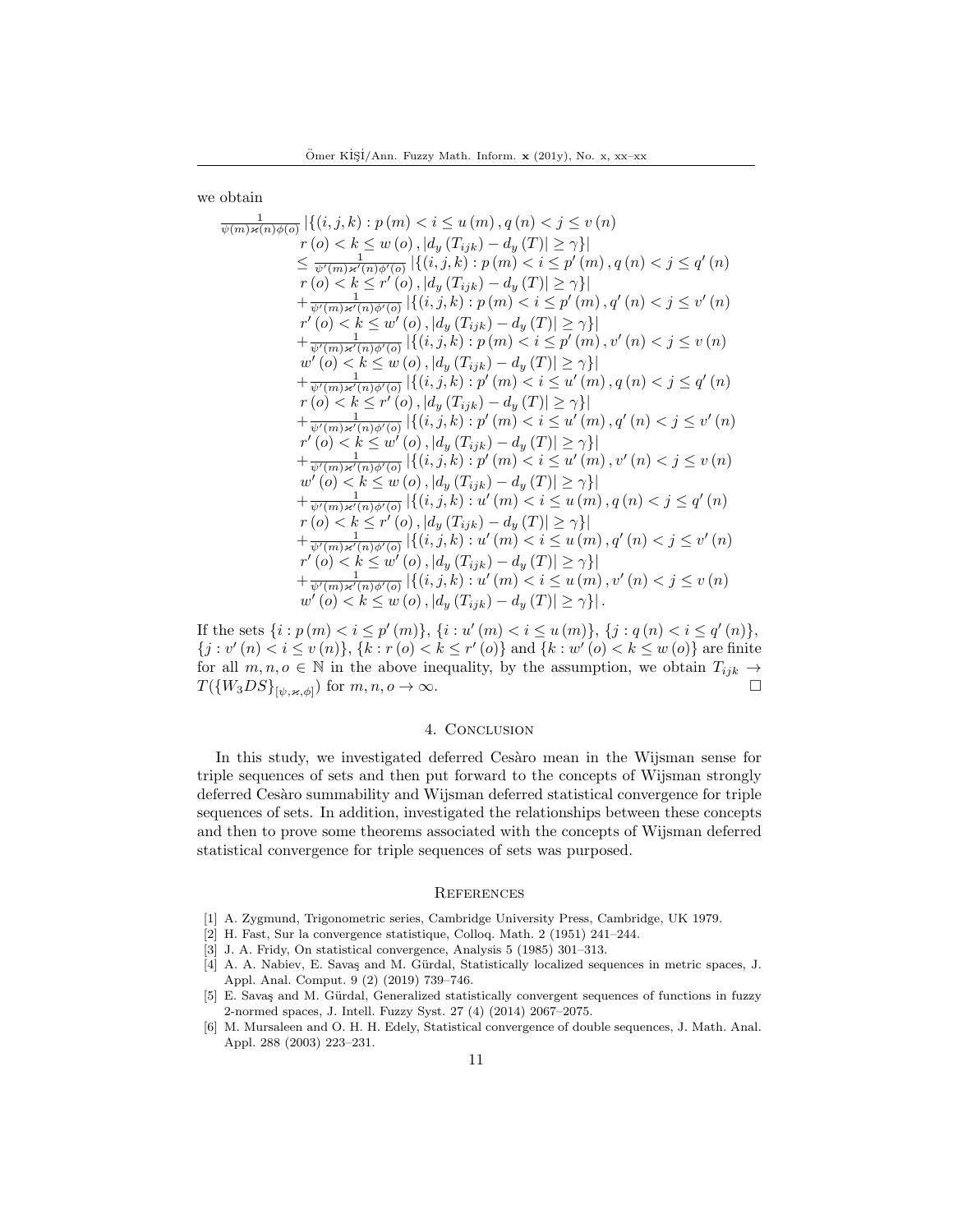- <span id="page-11-0"></span>[7] B. Altay and F. Başar, Some new spaces of double sequences, J. Math. Anal. Appl. 309 (1) (2005) 70–90.
- <span id="page-11-1"></span>[8] B. Das, B. C. Tripathy, P. Debnath and B. Bhattacharya, Characterization of statistical convergence of complex uncertain double sequence, Anal. Math. Phy. 10 (4) (2020) 1–20.
- <span id="page-11-2"></span>[9] B. Das, B. C. Tripathy, P. Debnath and B. Bhattacharya, Statistical convergence of complex uncertain triple sequence, Commun. Stat.- Theory Methods doi: 10.1080/03610926.2020.1871016.
- <span id="page-11-3"></span>[10] B. Das, B. C. Tripathy, P. Debnath and B. Bhattacharya, Study of matrix transformation of uniformly almost surely convergent complex uncertain sequences, Filomat 34 (14) (2020) 4907–4922.
- <span id="page-11-4"></span>[11] B. Das, P. Debnath and B. C. Tripathy, Characterization of matrix classes transforming between almost sure convergent sequences of complex uncertain variables, J. Uncert. Syst. 14 (3) (2021) 1–12.
- <span id="page-11-5"></span>[12] B. Das, B. Bhattacharya and B. C. Tripathy, Relation between convergence and almost convergence of complex uncertain sequences, Krag. J. Math. 49 (2) (2022) 313–326.
- <span id="page-11-6"></span>[13] J. Nath, B. C. Tripathy, B. Das and B. Bhattacharya, On strongly almost λ-convergence and statistically almost  $\lambda$ -Convergence in the environment of uncertainty, Int. J. Gen. Sys. doi: 10.1080/03081079.2021.1998032.
- <span id="page-11-7"></span>[14] B. Das, B. C. Tripathy, P. Debnath, J. Nath and B. Bhattacharya, Almost convergence of complex uncertain triple sequences, Proc. Natl. Aca. Sci. 91 (2) (2021) 245–256.
- <span id="page-11-8"></span>[15] A. Sahiner, M. Gürdal and F. K. Düden, Triple sequences and their statistical convergence, Selçuk J. Appl. Math. 8 (2) (2007) 49-55.
- <span id="page-11-9"></span>[16] A. Esi, Statistical convergence of triple sequences in topological groups, Annals Univ. Craiova. math. Comput. Sci. Ser. 10 (1) (2013) 29–33.
- <span id="page-11-10"></span>[17] A. Esi, S. Nagarajan and A. Esi, Arithmetic rough statistical convergence for triple sequences, Ann. Fuzzy Math. Inform. 17 (3) (2019) 265–277.
- <span id="page-11-11"></span>[18] S. Nagarajan, A. Esi and M. K. Özdemir, Rough statistical convergence on triple sequence of the Bernstein operator of random variables in probability, Songklanakarin J. Sci. Technol. 41 (3) (2019) 567–579.
- <span id="page-11-12"></span>[19] A. J. Dutta, A. Esi and B. C. Tripathy, Statistically convergence triple sequence spaces defined by Orlicz function, J. Math. Anal. 4 (2) (2013) 16–22.
- <span id="page-11-13"></span>[20] J. A. Fridy and C. Orhan, Lacunary statistical convergence, Pac. J. Math. 160 (1993) 43–51.
- <span id="page-11-14"></span>[21] R. F. Patterson and E. Savaş, Lacunary statistical convergence of double sequences, Math. Commun. 10 (2005) 55–61.
- <span id="page-11-15"></span>[22] A. Esi and E. Savas, On lacunary statistically convergent triple sequences in probabilistic normed space, Appl. Math. Inf. Sci. 9 (5) (2015) 2529–2534.
- <span id="page-11-16"></span>[23] G. Beer, Wijsman convergence: A survey, Set-Valued Anal. 2 (1) (1994) 77–94.
- <span id="page-11-17"></span>[24] F. Nuray and B. E. Rhoades, Statistical convergence of sequences of sets, Fasc. Math. 49 (2) (2012) 87–99.
- <span id="page-11-18"></span>[25] R. A. Wijsman, Convergence of sequences of convex sets cones and functions, Bull. Amer. Math. Soc. 70 (1) (1964) 186–188.
- <span id="page-11-19"></span>[26] F. Nuray, U. Ulusu and E. Dündar, Cesàro summability of double sequences of sets, Gen Math Notes 25 (1) (2014) 8–18.
- <span id="page-11-20"></span>[27] B. Hazarika and A. Esi, On ssymptotically Wijsman  $(\lambda, \sigma)$ -statistical convergence of set sequences, Thai J. Math. 19 (4) (2021) 1165–1175.
- <span id="page-11-21"></span>[28] B. Hazarika and A. Esi, On asymptotically Wijsman lacunary statistical convergence of set sequences in ideal context, Filomat 31 (9) (2017) 2691–2703.
- <span id="page-11-22"></span>[29] I. A. Demirci and M. Gürdal, Lacunary statistical convergence for sets of triple sequences via Orlicz function, Theory Appl. Math. Comput. Sci. 11 (1) (2021) 1–13.
- <span id="page-11-23"></span>[30] F. Nuray, E. Dündar and U. Ulusu, Wijsman statistical convergence of double sequences of sets, Iran. J. Math. Sci. Inform. 16 (1) (2021) 55–64.
- <span id="page-11-24"></span>[31] M. C. Yilmazer, M. Et, H. S. Kandemir, Wijsman deferred statistical convergence and Wijsman strong deferred Cesàro convergence of order a of sequences of sets, AIP Conference Proceedings 2334 (1) 040012.
- <span id="page-11-25"></span>[32] R. P. Agnew, On deferred Cesàro mean, Comm. Ann. Math. 33 (1932) 413-421.